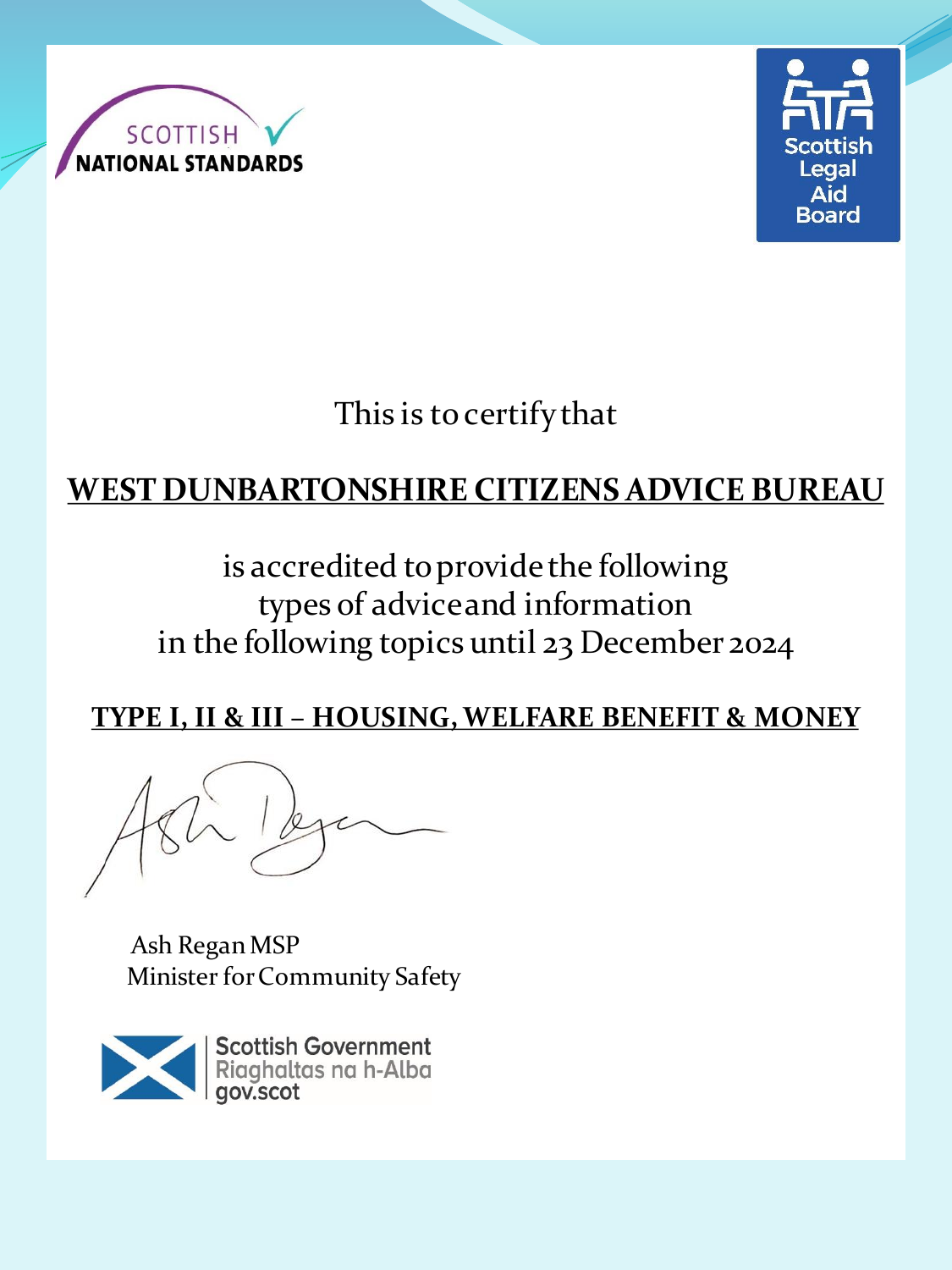### **COMPETENCY ACHIEVED**

### **2 Housing Specific Competences**

- 2.1 Rent Arrears Type I
- 2.2 Mortgages & Secured Loans Type I
- 2.3 Help with Rent and Council Tax Type II
- 2.4 Disrepair in Rented Housing Type II
- 2.5 Housing Options Type II
- 2.6 Discrimination in Housing Type II
- 2.7 Eviction Type II
- 2.8 Anti-Social Behaviour Type II
- 2.9 Harassment and Illegal Eviction– Type II
- 2.10 Homelessness Type II
- 2.11 Relationship Breakdown Type II
- 2.12 Rent: Private Sector Type II
- 2.13 Security of Tenure Type II
- 2.14 Statutory Tenancy Rights Type II
- 2.15 Repair and Improvement Grants Type II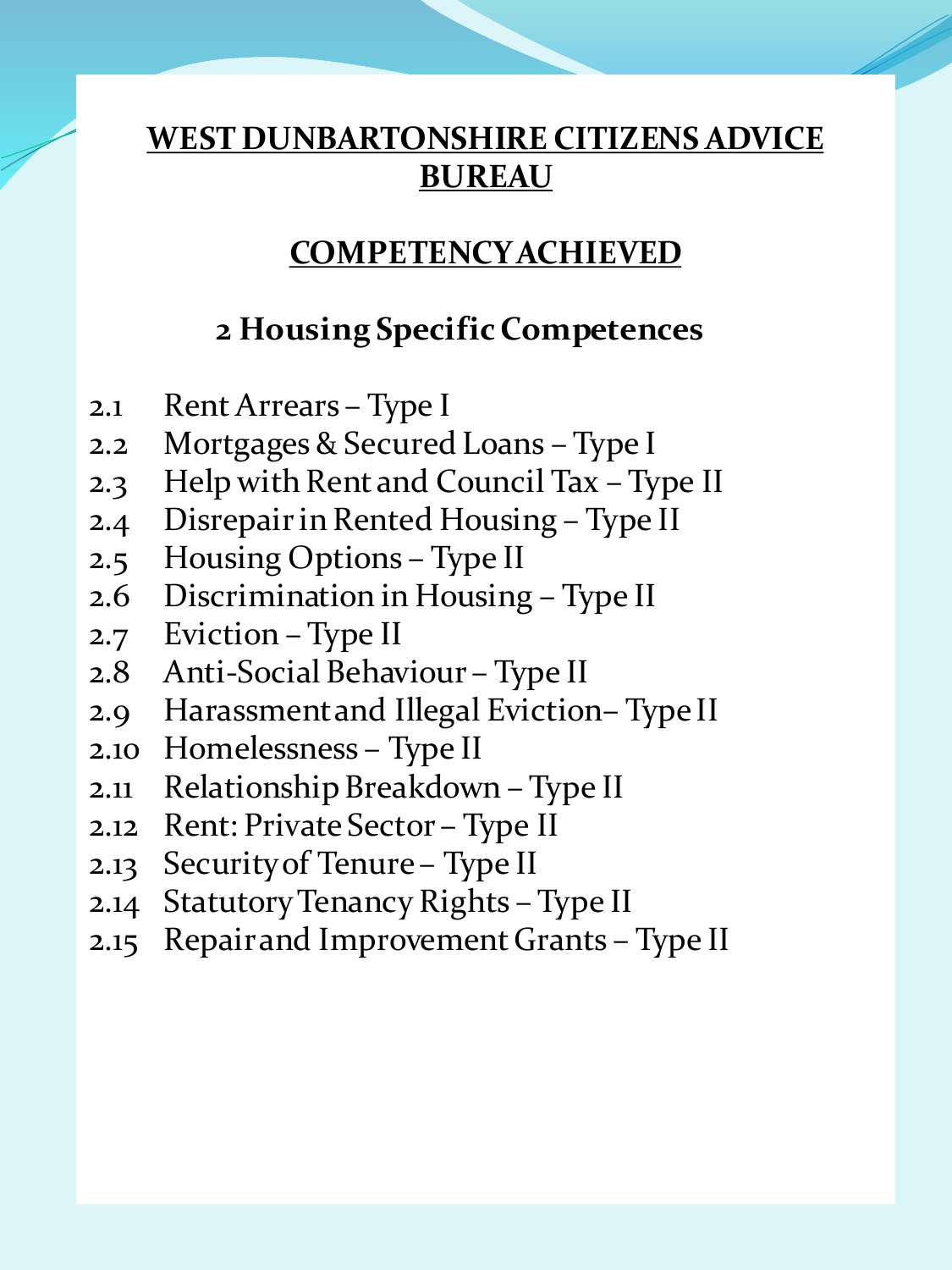### **COMPETENCY ACHIEVED**

### **3 Money and Welfare Benefits Related Advice Competences – Foundation Knowledge**

- 3.1 Administrative Structure of the Benefits and Tax Credits Systems – Type III
- 3.2 National Insurance Scheme Type III
- 3.3 Claims & Backdating Type III
- 3.4 Decision-Making, Disputes and Appeals Type III
- 3.5 Benefit & Tax Credit Overpayments Type III
- 3.6 Assessment, Initial Decision-Making & Holding Activity in Debt Cases – Type III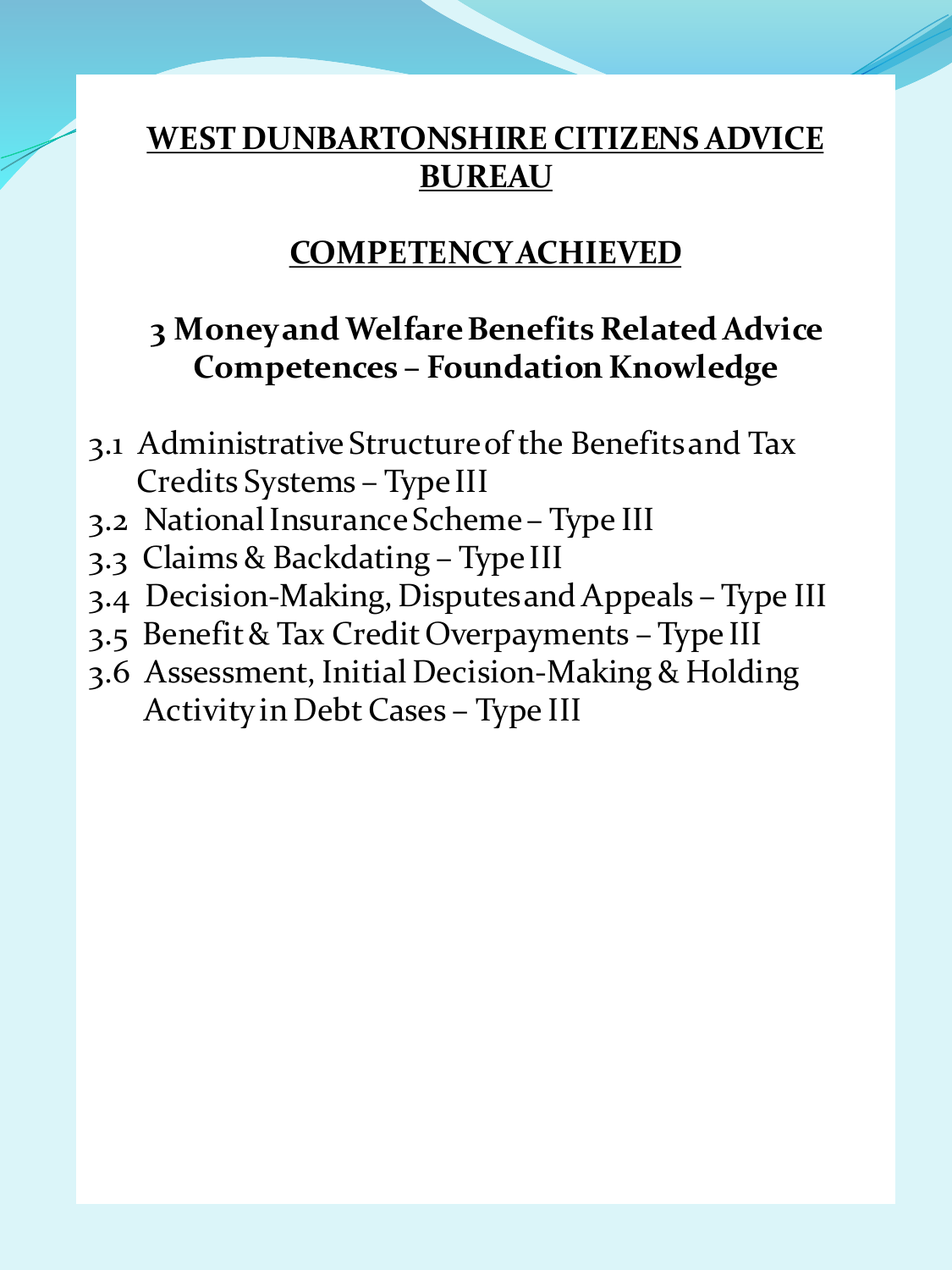### **COMPETENCY ACHIEVED**

## **4 Money and Welfare Benefits Related Advice Competences – Specialist Areas**

- 4.1 Means-Tested Benefits Type III
- 4.2 Universal Credit 4.2 (a) Universal Credit– Type III 4.2 (b) Housing Element of Universal Credit, Housing Benefit and Council Tax Reduction – Type III
- 4.3 Tax Credits Type III
- 4.5 The Impact of Work on Benefits Type III
- 4.6 Benefits for Children Type III
- 4.7 State Pension Type III
- 4.8 Personal Independence Payment, Disability Living Allowance, Attendance Allowance & Scottish Disability Assistance – Type III
- 4.9 Benefits for People who have Limited Capability for Work – Type III
- 4.10 Benefits for Industrial Injury and Disease Type III
- 4.11 Benefits for Veterans Type III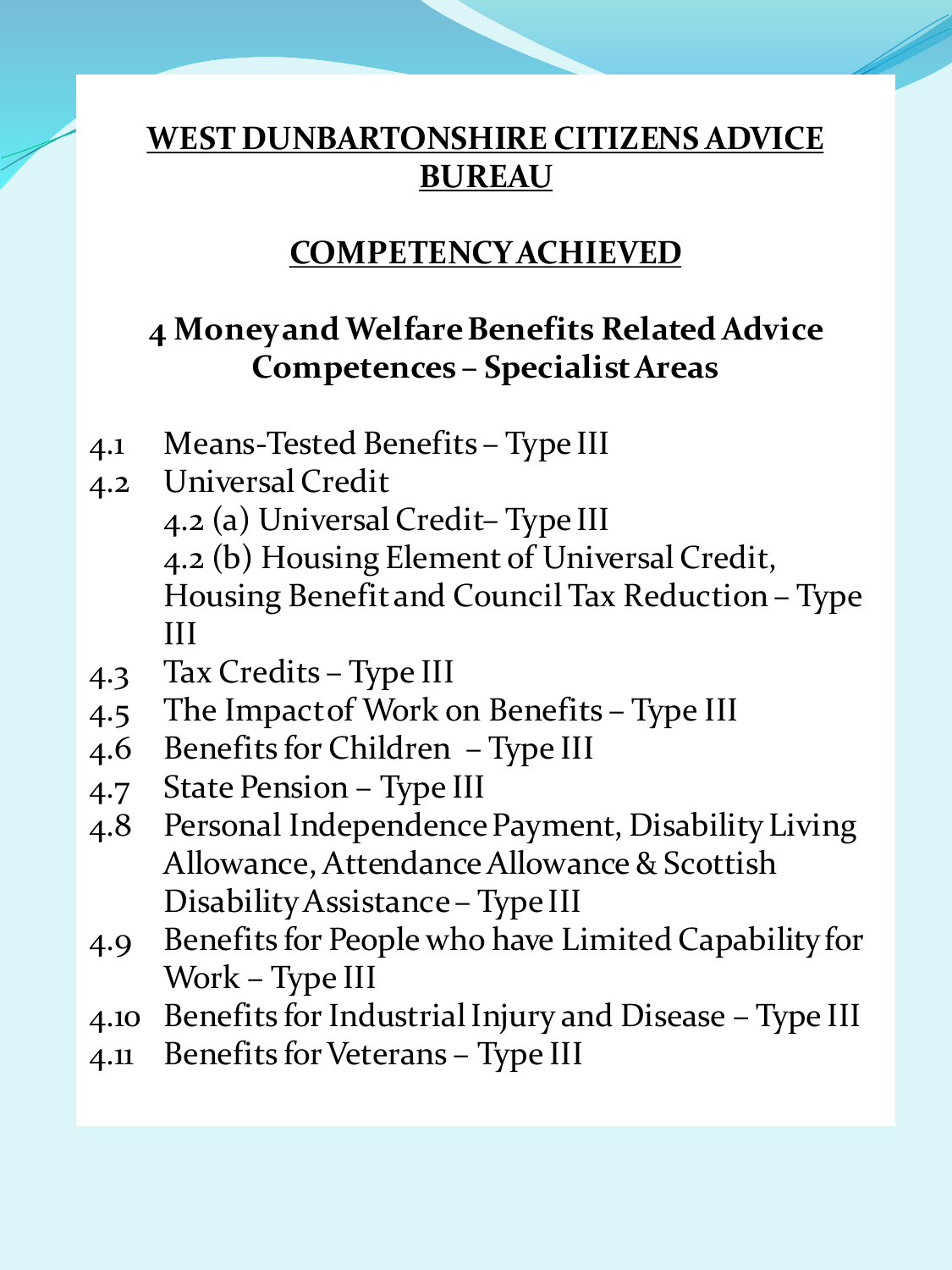### **COMPETENCY ACHIEVED**

### **4 Money and Welfare Benefits Related Advice Competences – Specialist Areas Cont.**

- 4.12 Carers Allowance and Carer's Assistance Type III
- 4.13 Jobseeker's Allowance– Type III
- 4.14 Benefits for Maternity, Paternity and Adoption Type III
- 4.15 Bereavement Benefits Type III
- 4.16 Benefits for People in Public Care Type III
- 4.17 Benefits for Students Type III
- 4.18 Benefits for People from Abroad and People Subject to Immigration Control – Type III
- 4.19 Ancillary Benefits Type III
- 4.20 Financial Statements Type I
- 4.21 Liability for Debts, Extortionate Credit, Unfair Contract Terms, Unenforceable Debts, Creditor Malpractice, Codes of Practice, etc – Type I
- 4.22 Identifying & Agreeing Options in Debt Cases – Type I
- 4.23 Negotiating & Making Offers to Creditors– Type I
- 4.24 Diligence, Diligence Stoppers and Court Proceedings – Type I